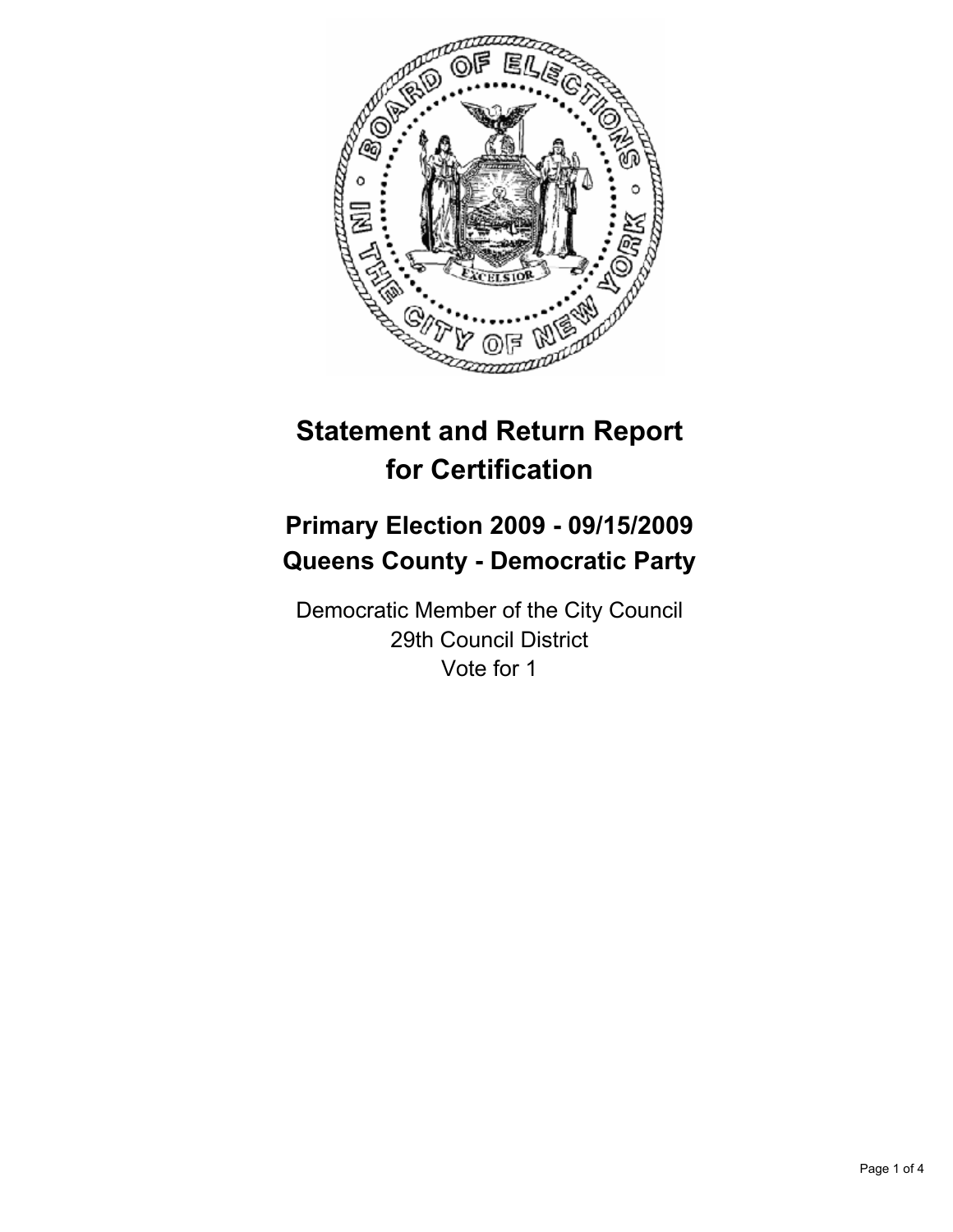

#### **Assembly District 25**

| LYNN C SCHULMAN             | 39 |
|-----------------------------|----|
| <b>KAREN KOSLOWITZ</b>      | 37 |
| <b>HEIDI HARRISON CHAIN</b> | 39 |
| <b>MELQUIADES GAGARIN</b>   | 36 |
| <b>MICHAEL COHEN</b>        | 15 |
| <b>ALBERT COHEN</b>         | 19 |
| AFFIDAVIT                   | 2  |
| ABSENTEE/MILITARY           | 24 |
| <b>EMERGENCY</b>            | 0  |

#### **Assembly District 27**

| <b>EMERGENCY</b>            | 2     |
|-----------------------------|-------|
| ABSENTEE/MILITARY           | 50    |
| AFFIDAVIT                   | 12    |
| <b>ALBERT COHEN</b>         | 260   |
| <b>MICHAEL COHEN</b>        | 173   |
| <b>MELQUIADES GAGARIN</b>   | 150   |
| <b>HEIDI HARRISON CHAIN</b> | 228   |
| <b>KAREN KOSLOWITZ</b>      | 303   |
| LYNN C SCHULMAN             | 249   |
| <b>Total Votes</b>          | 1.363 |

#### **Assembly District 28**

| <b>Total Votes</b>          | 5,629          |
|-----------------------------|----------------|
| MICHAEL COHEN (WRITE-IN)    | $\overline{2}$ |
| LYNN SCHULMAN (WRITE-IN)    | 5              |
| ALBERT COHEN (WRITE-IN)     | 1              |
| LYNN C SCHULMAN             | 1,305          |
| <b>KAREN KOSLOWITZ</b>      | 1,537          |
| <b>HEIDI HARRISON CHAIN</b> | 1,120          |
| <b>MELQUIADES GAGARIN</b>   | 255            |
| <b>MICHAEL COHEN</b>        | 751            |
| <b>ALBERT COHEN</b>         | 653            |
| <b>AFFIDAVIT</b>            | 36             |
| ABSENTEE/MILITARY           | 300            |
| <b>EMERGENCY</b>            | 8              |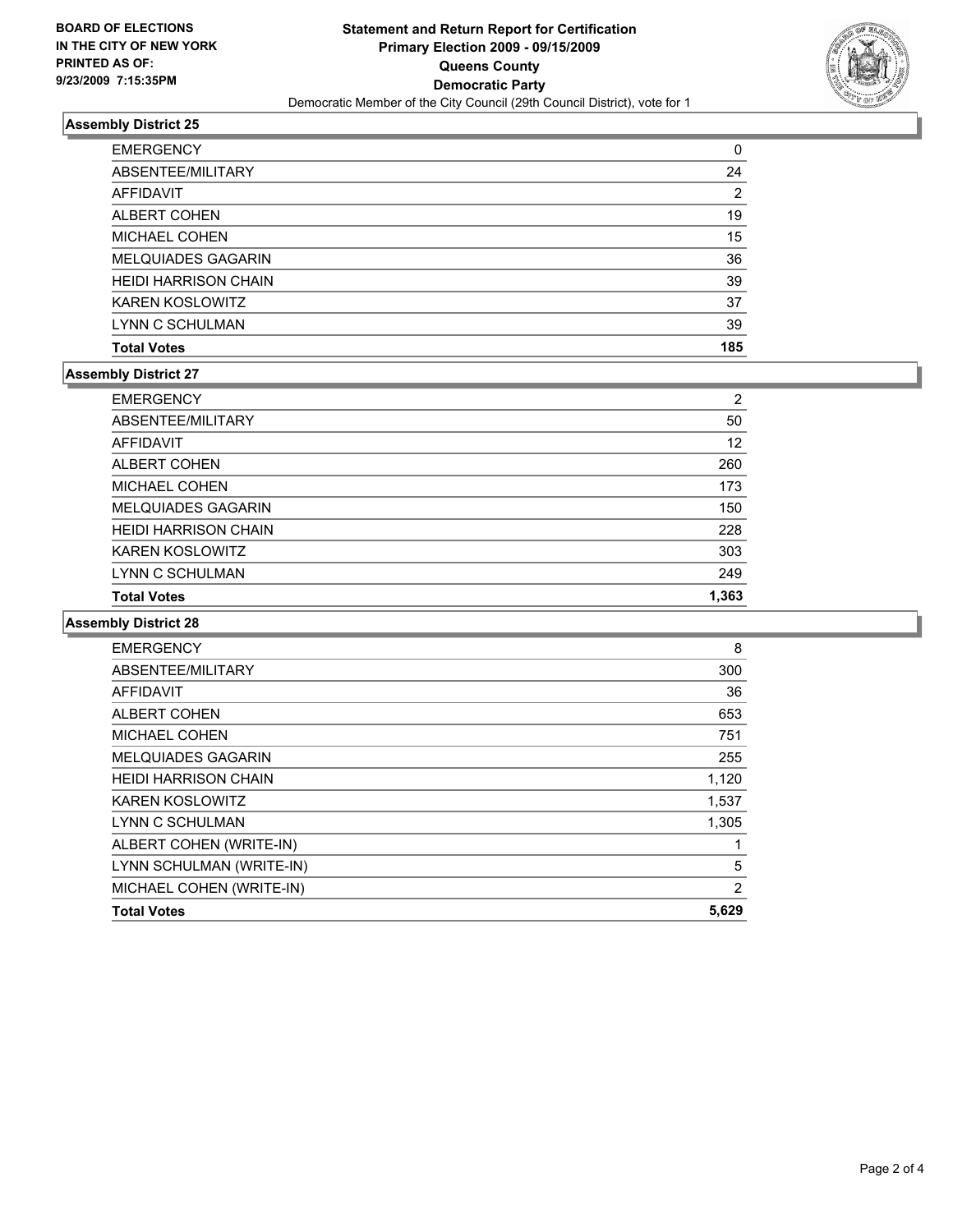

### **Assembly District 30**

| <b>EMERGENCY</b>            | 0  |
|-----------------------------|----|
| ABSENTEE/MILITARY           | 0  |
| <b>AFFIDAVIT</b>            | 2  |
| <b>ALBERT COHEN</b>         | 4  |
| <b>MICHAEL COHEN</b>        | 10 |
| <b>MELQUIADES GAGARIN</b>   | 6  |
| <b>HEIDI HARRISON CHAIN</b> | 15 |
| <b>KAREN KOSLOWITZ</b>      | 33 |
| LYNN C SCHULMAN             | 15 |
| <b>Total Votes</b>          | 83 |

## **Assembly District 35**

| <b>Total Votes</b>          | 172 |
|-----------------------------|-----|
| YEN S. CHOU (WRITE-IN)      | 1   |
| LYNN C SCHULMAN             | 39  |
| <b>KAREN KOSLOWITZ</b>      | 27  |
| <b>HEIDI HARRISON CHAIN</b> | 40  |
| <b>MELQUIADES GAGARIN</b>   | 17  |
| <b>MICHAEL COHEN</b>        | 34  |
| <b>ALBERT COHEN</b>         | 14  |
| AFFIDAVIT                   |     |
| ABSENTEE/MILITARY           | 6   |
| <b>EMERGENCY</b>            | 0   |